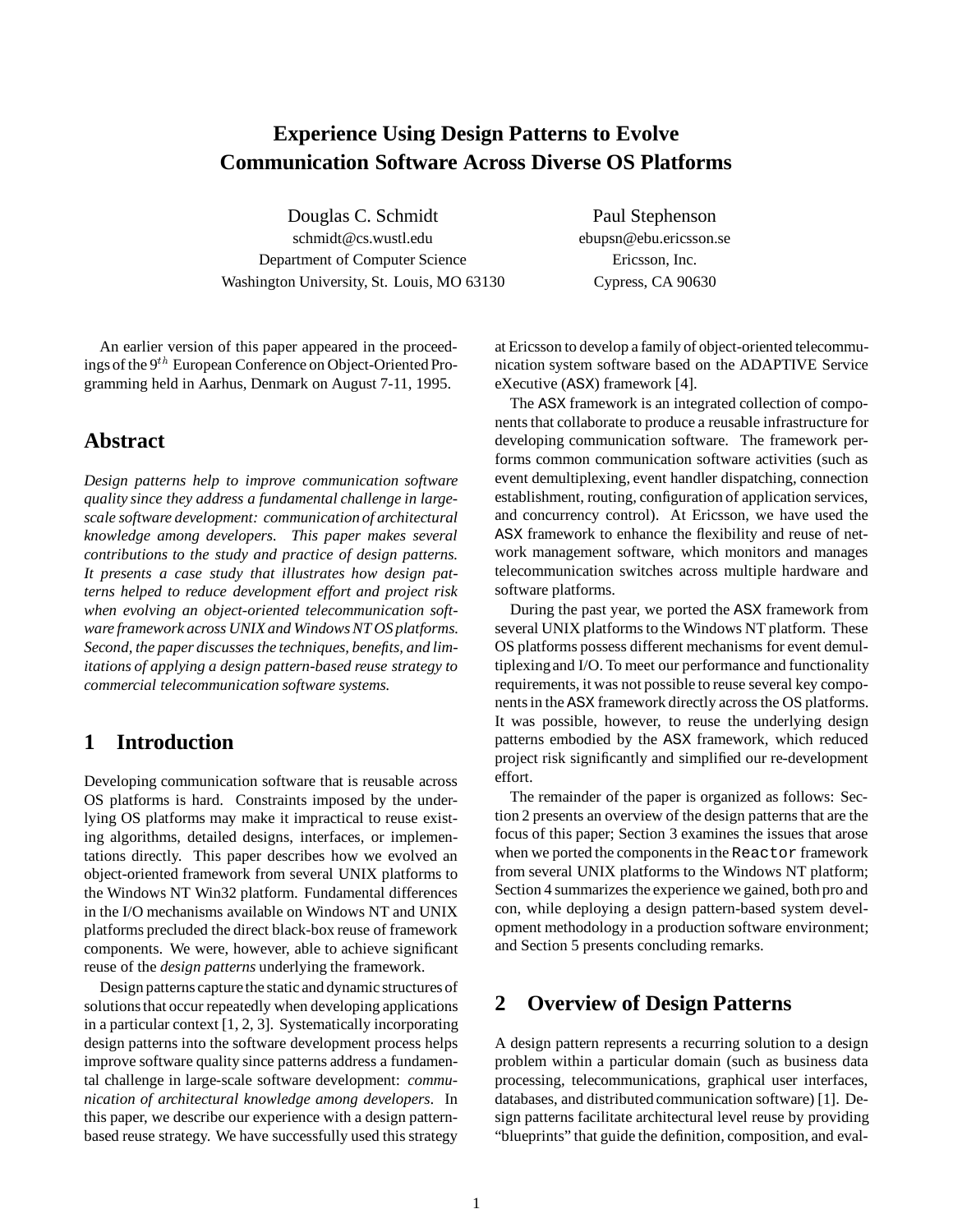uation of key components in a software system. In general, a large amount of experience reuse is possible at the architectural level. However, reusing design patterns does not necessarily result in direct reuse of algorithms, detailed designs, interfaces, or implementations.

This paper focuses on two specific design patterns (the Reactor [5] and Acceptor patterns) that are implemented by the ASX framework. The ASX components, and the Reactor and Acceptor design patterns embodied by these components, are currently used in a number of production systems. These systems include the Bellcore and Siemens Q.port ATM signaling software product, the system control segment for the Motorola Iridium global personal communications system [6], a family of system/network management applications for Ericsson telecommunication switches [7], and a Global Limiting System developed by Credit Suisse that manages credit risk and market risk.

The design patterns described in the following section provided a concise set of architectural blueprints that guided our porting effort from UNIX to Windows NT. By using the patterns, we did not have to rediscover the key collaborations between architectural components. Instead, our development task focused on determining a suitable mapping of the components in these patterns onto the mechanisms provided on the OS platforms. Finding an appropriate mapping was non-trivial, as we describe in Section 3. Nevertheless, our knowledge of the design patterns significantly reduced redevelopment effort and minimized the level of risk in our projects.

### **2.1 The Reactor Pattern**

The Reactor is an object behavioral pattern that decouples event demultiplexing and event handler dispatching from the services performed in response to events. This separation of concerns factors out the demultiplexing and dispatching mechanisms (which may be independent of an application and thus reusable) from the event handler processing policies (which are specific to an application). The Reactor pattern appears in many single-threaded event-driven frameworks (such as the Motif, Interviews [8], System V STREAMS [9], the ASX OO communication framework [4], and implementations of DCE [10] and CORBA [11]).

The Reactor pattern solves a key problem for singlethreaded communication software: *how to efficiently demultiplex multiple types of events from multiple sources of events within a single thread of control.* This strategy provides coarse-grained concurrency control that serializes application event handling within a process at the event demultiplexing level. One consequence of using the Reactor pattern is that the need for more complicated threading, synchronization, or locking within an application may be eliminated.

Figure 1 illustrates the structure and participants in the Reactor pattern. The Reactor defines an interface for registering, removing, and dispatching Event Handler objects. An implementation of this interface provides a set of application-independent mechanisms. These mech-



Figure 1: The Structure and Participants in the Reactor Pattern



Figure 2: Object Interaction Diagram for the Reactor Pattern

anisms perform event demultiplexing and dispatching of application-specific event handlers in response to events. The Event Handler specifies an abstract interface used by the Reactor to dispatch callback methods defined by objects that register to handle input, output, signal, and timeout events of interest. The Concrete Event Handler selectively implements callback method(s) to process events in an application-specific manner.

Figure 2 illustrates the collaborations between participants in the Reactor pattern. These collaborations are divided into two modes:

- 1. *Initialization mode* where Concrete Event Handler objects are registered with the Reactor;
- 2. *Event handling mode* where methods on the objects are called back to handle particular types of events.

An alternative way to implement event demultiplexingand dispatching is to use multi-tasking. In this approach, an applicationspawns a separate thread or process that monitors an event source. Every thread or process blocks until it receives an event notification. At this point, the appropriate event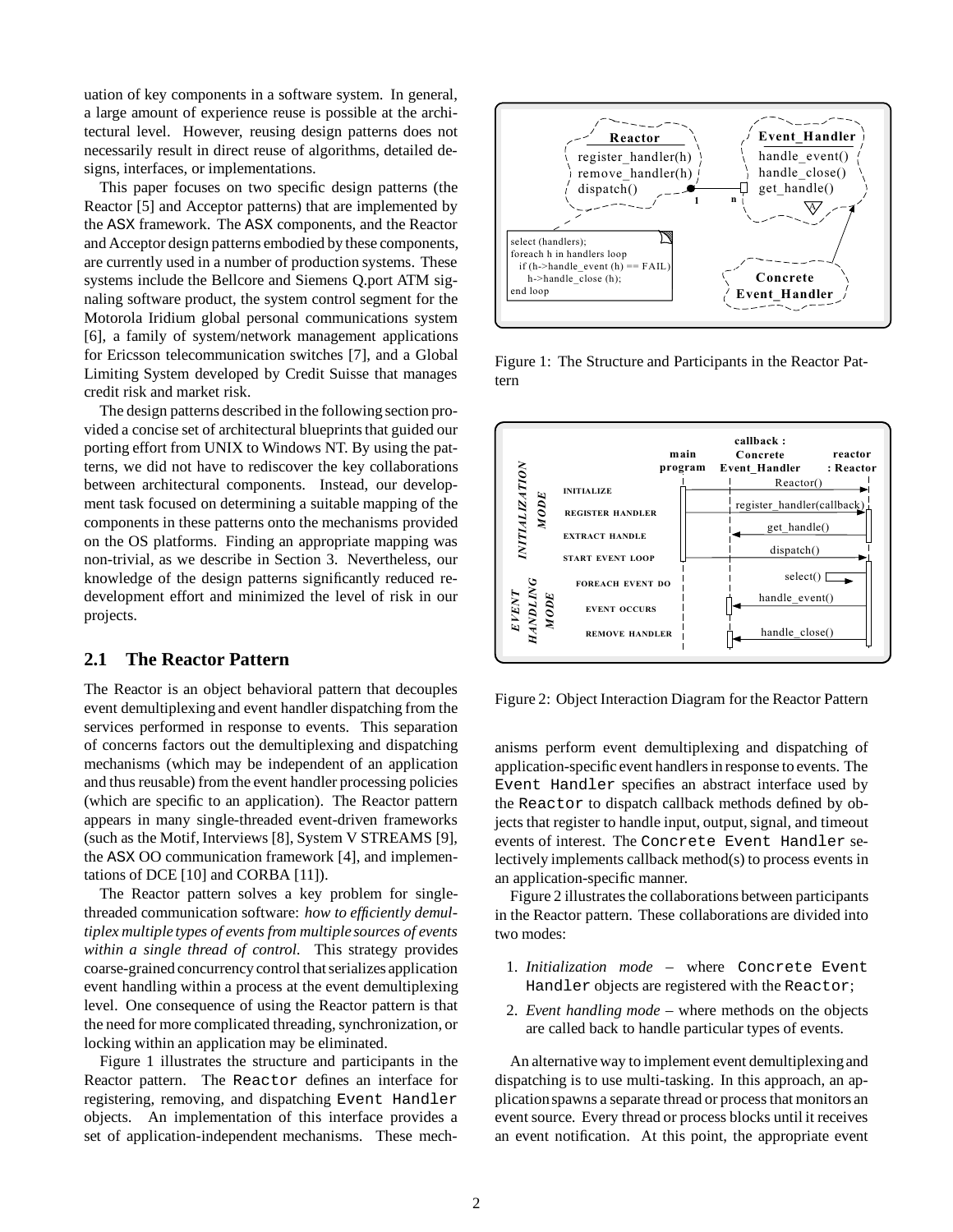

Figure 3: Structure and Participants in the Acceptor Pattern

handler code is executed. Certain types of applications (such as file transfer, remote login, or teleconferencing) benefit from multi-tasking. For these applications, multi-threading or multi-processing helps to reduce development effort, improves application robustness, and transparently leverages off of available multi-processor capabilities.

Using multi-threading to implement event demultiplexing has several drawbacks, however. It may require the use of complex concurrency control schemes; it may lead to poor performance on uni-processors [4]; and it is not available on many OS platforms. In these cases, the Reactor pattern may be used in lieu of, or in conjunction with, OS multi-threading or multi-processing mechanisms.

#### **2.2 The Acceptor Pattern**

The Acceptor is an object creational pattern that decouples passive connection establishment from the service performed once the connection is established. This separation of concerns enables the application-specific portion of a service to vary independently of the mechanism used to establish the connection. The Acceptor pattern appears in network "superservers" (such as inetd [12] and listen [13]). These superservers utilize a master Acceptor process that listens for connections on a set of communication ports. Each port is associated with a communication-related service (such as the standard Internet services ftp, telnet, daytime, and echo). When a service request arrives on a monitored port, the Acceptor process accepts the request and dispatches an appropriate pre-registered handler to perform the service.

The Acceptor pattern solves several problems encountered when writing communication software (particularly servers) using network programming interfaces like sockets [12] and TLI [13]:

1. How to avoid writing the same connection establishment code repeatedly for each server;

- 2. How to make the connection establishment code portable across platforms that may contain different network programming interfaces (such as sockets but not TLI, or vice versa);
- 3. How to ensure that a passive-mode I/O handle is not accidentally used to read or write data.

Figure 3 illustrates the structure and participants in the Acceptor pattern. This pattern leverages off the Reactor pattern's Reactor to passively establish multiple connections within a single thread of control. The Acceptor implements the strategy for establishing connections with peers. It is parameterized by concrete types that conform to the interfaces of the formal template arguments SVC HANDLER (which performs a service in conjunction with a connected peer) and PEER ACCEPTOR (which is the underlying IPC mechanism used to passively establish the connection). The Svc Handler shown in Figure 3 is a concrete type that defines the interface for an application-specific service. It inherits from Event Handler (shown in Figure **??**), which allows it to be dispatched by the Reactor when connection events occur. In addition, Svc Handler is parameterized by a PEER STREAM endpoint. The Acceptor associates this endpoint with its peer when a connection is established successfully.

Parameterized types are used to enhance portability since the Acceptor pattern's connection establishment strategy is independent of the type of service and the type of IPC mechanism. Programmers supply concrete arguments for these types to produce an Instantiated Acceptor. Note that a similar degree of decoupling could be achieved via inheritance and dynamic binding by using the Abstract Factory or Factory Method patterns described in [1]. Parameterized types were used to implement this pattern since they improve run-time efficiency at the expense of additional compile-time and link-time time and space overhead.

Figure 4 illustrates the collaboration among participants in the Acceptor pattern. These collaborations are divided into three phases:

- 1. *Endpoint initialization phase* which creates a passivemode endpoint and registers this endpoint with the Reactor, which then listens for connections from clients;
- 2. *Connection acceptance phase* which creates a new Svc Handler object, accepts the connection into it, and then activates the Svc Handler
- 3. *Event handling phase* which may employ the Reactor pattern discuss in Section 2.1 to process incoming events.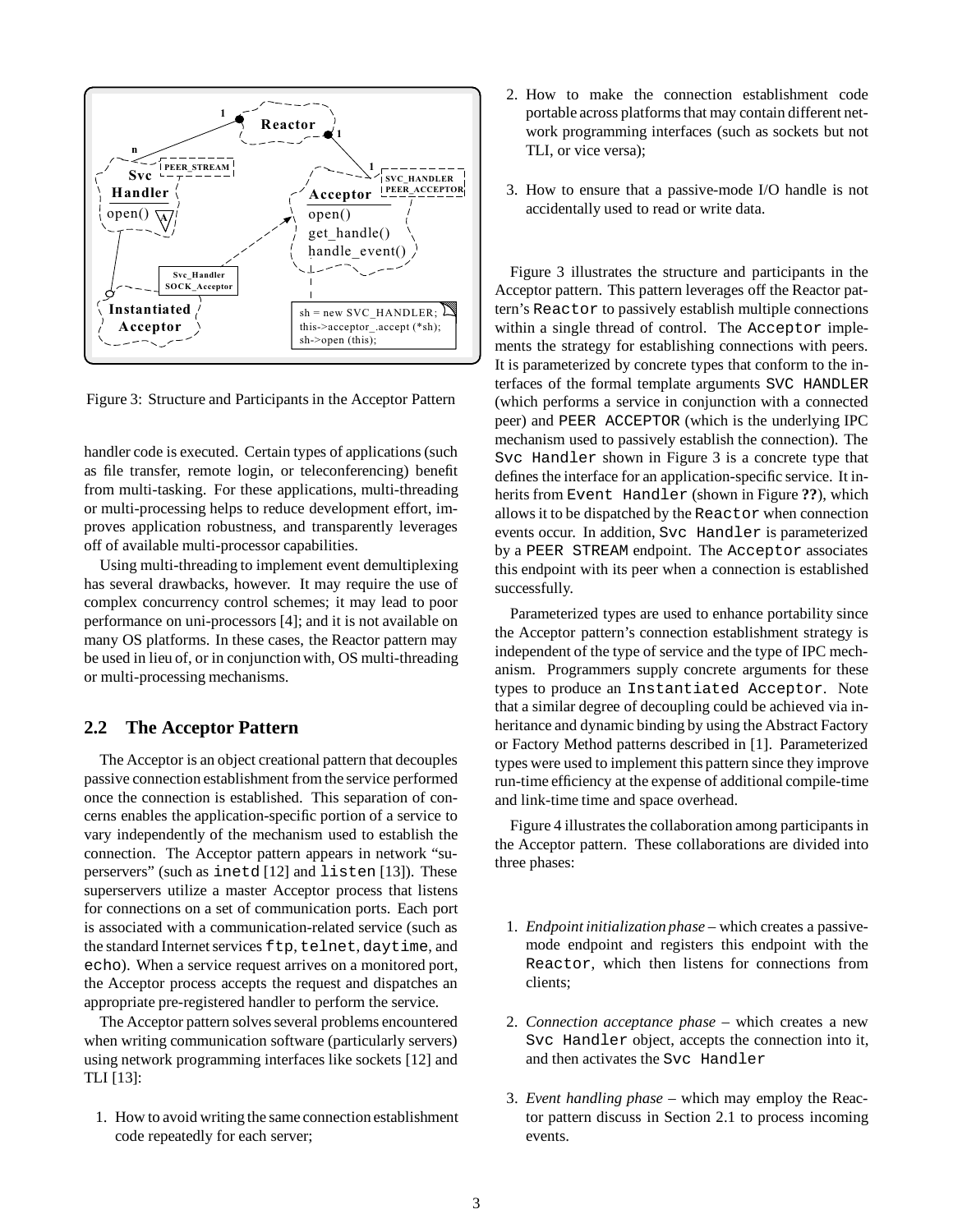

Figure 4: Object Interaction Diagram for the Acceptor Pattern

# **3 Evolving Design Patterns Across OS Platforms**

### **3.1 Motivation**

Our experience at Ericsson indicated that explicitly incorporating design patterns into the software development process is beneficial. Design patterns focus attention on the stable aspects of a system's software architecture. In addition, patterns emphasize the strategic collaborations between key participants in a software architecture without overwhelming developers with excessive details. Abstracting away from low-level implementation details is essential for communication software since OS platform constraints often preclude direct reuse of system components.

We observed that without concrete exemplars, however, developers at Ericsson found it hard to understand and apply patterns to components they were building. To address this concern, this section provides a technically rich, motivating, and detailed roadmap that we used at Ericsson to successfully shepard other developers into the realm of patterns. In this section, we discuss how the Reactor and Acceptor design patterns were implemented and evolved on BSD and System V UNIX platforms, as well as on Windows NT.

The discussion below outlines the relevant functional forces between the various OS platforms and describes how these differences affected the implementation of the design patterns. To focus the discussion,  $C++$  is used as the implementation language. However, the principles and concepts underlying the Reactor and Acceptor patterns are independent of the programming language, the OS platform, and any particular implementation. Readers who are not interested in the lower-level details of implementing design patterns may skip ahead to Section 4. In this section we summarize the lessons we learned from using design patterns at Ericsson.

### **3.2 The Impact of Platform Demultiplexing and I/O Semantics**

The implementation of the Reactor pattern was affected significantly by the semantics of the event demultiplexing and I/O mechanisms in the underlying OS. There are two types of demultiplexing and I/O semantics: *reactive* and *proactive*. Reactive semantics allow an application to inform the OS which I/O handles to notify it about when an I/O-related operation (such as a read/write or connection request/accept) may be performed without blocking. Subsequently, when the OS detects that the desired operation may be performed without blocking on any of the indicated handles, it informs the application that the handle(s) are ready. The application then "reacts" by processing the handle(s) accordingly (such as reading or writing data, initiating/accepting connections, etc.). Reactive demultiplexing and I/O semantics are provided on standard BSD and System V UNIX systems [12].

In contrast, proactive semantics allow an application to actively initiate I/O-related operations (such as a read, write, or connection request/accept) or general-purpose eventsignaling operations (such as a semaphore lock being acquired or a thread terminating). The invoked operation proceeds asynchronously and does not block the caller. When an operation completes, it signals the application. At this point, the application runs a completion routine that determines the exit status of the operation. If there is more data to transfer, the program starts up another asynchronous operation. Proactive demultiplexing and I/O semantics are provided on Windows NT [14] and VMS.

For performance reasons, we were not able to completely encapsulate the variation in behavior between the UNIX and Windows NT demultiplexing and I/O semantics. Thus, we could not directly reuse existing C++ code, algorithms, or detailed designs. However, it was possible to capture and reuse the core concepts underlying the Reactor and Acceptor design patterns.

#### **3.3 UNIX Evolution of the Patterns**

#### **3.3.1 Implementing the Reactor Pattern on UNIX**

The standard demultiplexing mechanisms on UNIX operating systems provide reactive I/O semantics. The UNIX select and poll event demultiplexing system calls inform an application which subset of handles within a set of I/O handles may send/receive messages or request/accept connections without blocking. Implementing the Reactor pattern using UNIX reactive I/O is straightforward. After select or poll indicate which I/O handles have become ready, the Reactor object reacts by invoking the appropriate Event Handler callback methods (*i.e.,* handle event or handle close).

One advantage of the UNIX reactive I/O scheme is that it decouples (1) event detection and notification from (2) the operation performed in response to the triggered event. This allows an application to optimize its response to an event by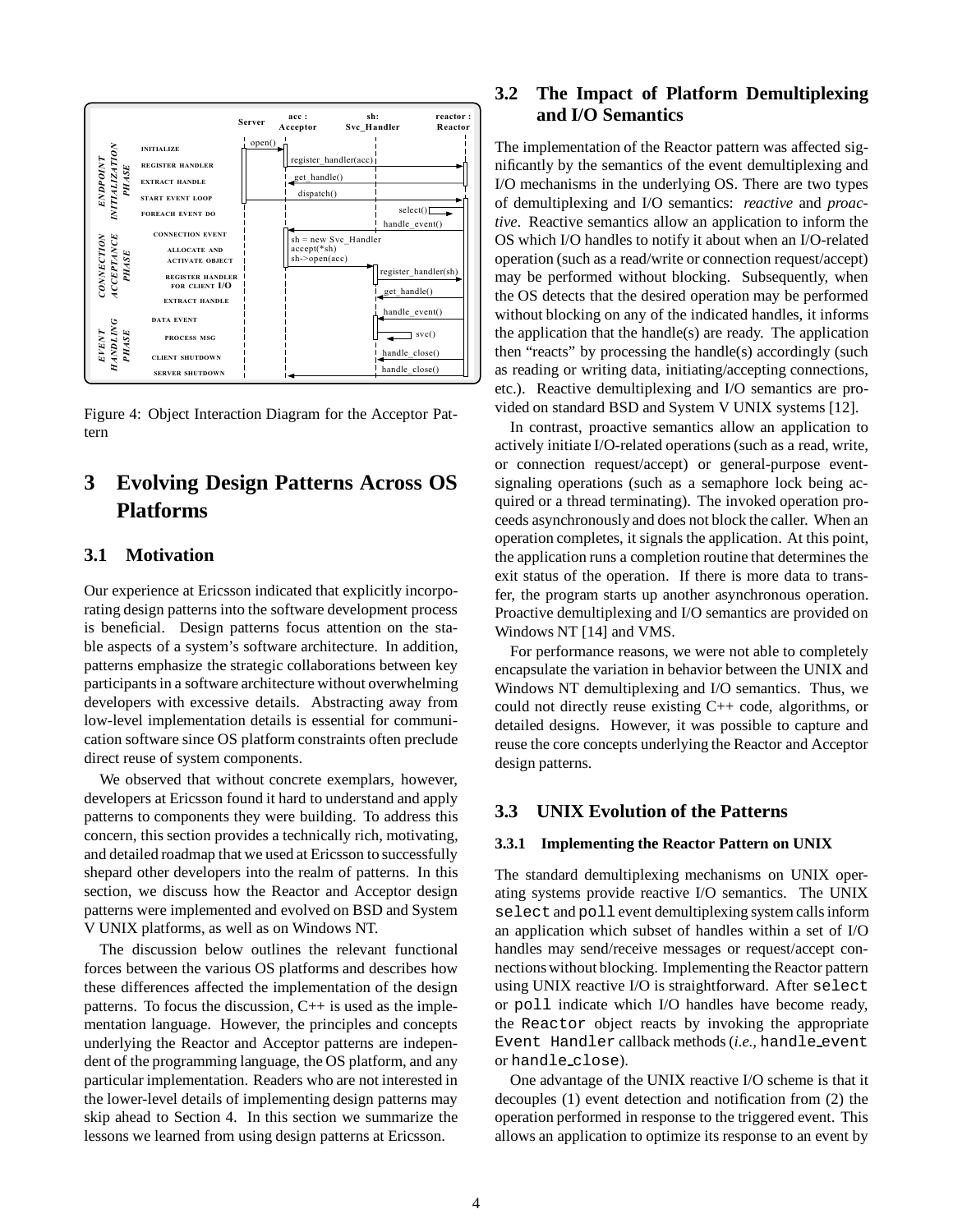using context information available when the event occurs. For example, when select indicates a "read" event is pending, a network server may check to see how many bytes are in a socket receive queue. It might use this information to optimize the buffer size it allocates before making a recv system call. A disadvantage of UNIX reactive I/O is that operations may not be invoked asynchronously with respect to other operations. Therefore, computation and communication may not occur in parallel unless separate threads or processes are used.

The original implementation of the Reactor pattern provided by the ASX framework was derived from the Dispatcher class category available in the InterViews object-oriented GUI framework [8]. The Dispatcher is an object-oriented interface to the UNIX select system call. InterViews uses the Dispatcher to define an application's main event loop and to manage connections to one or more physical window displays. The Reactor framework's first modification to the Dispatcher framework added support for signal-based event dispatching. The Reactor's signal-based dispatching mechanism was modeled closely on the Dispatcher's existing timer-based and I/O handlebased event demultiplexing and event handler dispatching mechanisms.<sup>1</sup>

The next modification to the Reactor occurred when porting it from SunOS 4.x, which is based primarily on BSD 4.3 UNIX, to SunOS 5.x, which is based primarily on System V release 4 (SVR4) UNIX. SVR4 provides another event demultiplexing system call named poll. Poll is similar to select, though it uses a different interface and provides a broader, more flexible model for event demultiplexing that supports SVR4 features such as STREAM pipe band-data [12].

The SunOS 5.x port of the Reactor was enhanced to support either select or poll as the underlying event demultiplexer. Although portions of the Reactor's internal implementation changed, its external interface remained the same for both the select-based and the poll-based versions. This common interface improves the portability of networking applications across BSD and SVR4 UNIX platforms.

A portion of the public interface for the BSD and SVR4 UNIX implementation of the Reactor pattern is shown below:

```
// Bit-wise "or" to check for multiple
// activities per-handle.
enum Reactor_Mask { READ_MASK = 01,
  WRITE_MASK = 02, EXCEPT_MASK = 04 };
class Reactor
{
public:
  // Register Event_Handler according to the
  // Reactor_Mask(s) (i.e., "reading," "writing,"
  // and/or "exceptions").
  virtual int register_handler (Event_Handler *,
                                Reactor_Mask);
  // Remove handler associated with
  // the Reactor_Mask(s).
```

```
<sup>1</sup>The Reactor's interfaces for signals and timer-based event handling
are not shown in this paper due to space limitations.
```
virtual int remove\_handler (Event\_Handler \*, Reactor\_Mask); // Block process until I/O events occur or a

```
// timer expires, then dispatch Event_Handler(s).
virtual int dispatch (void);
```
// ... };

Likewise, the Event Handler interface for UNIX is defined as follows:

typedef int HANDLE; // I/O handle.

class Event\_Handler { protected: // Returns the I/O handle associated with // the derived object (must be supplied // by a subclass). virtual HANDLE get\_handle (void) const; // Called when an event occurs on the HANDLE. virtual int handle\_event (HANDLE, Reactor\_Mask); // Called when object is removed from the Reactor. virtual int handle\_close (HANDLE, Reactor\_Mask); // ...

 $\hat{ }$ ;

The next major modification to the Reactor extended it for use with multi-threaded applications on SunOS 5.x using Solaris threads [15]. Adding multi-threading support required changes to the internals of both the select-based and poll-based versions of the Reactor. These changes involved a SunOS 5.x mutual exclusion mechanism known as a "mutex." A mutex serializes the execution of multiple threads by defining a critical section where only one thread executes the code at a time [15]. Critical sections of the Reactor's code that concurrently access shared resources (such as the Reactor's internal dispatch table containing Event Handler objects) are protected by a mutex.

The standard SunOS 5.x synchronization type  $(m \text{utex}\text{-}t)$ provides support for *non-recursive* mutexes. The SunOS 5.x non-recursive mutex provides a simple and efficient form of mutual exclusion based on adaptive spin-locks. However, non-recursive mutexes possess the restriction that the thread currently owning a mutex may not reacquire the mutex without releasing it first. Otherwise, deadlock will occur immediately.

While developing the multi-threaded Reactor, it became clear that SunOS 5.x mutex variables were inadequate to support the synchronization semantics required by the Reactor. In particular, the Reactor's dispatch interface performs callbacks to methods of pre-registered, applicationspecific event handler objects as follows:

```
void Reactor::dispatch (void)
{
 for (i; j) {
    // Block until events occur.
    this->wait_for_events (this->handler_set_);
    // Obtain the mutex.
    this->lock_->acquire ();
    // Dispatch all the callback methods
    // on handlers who contain active events.
```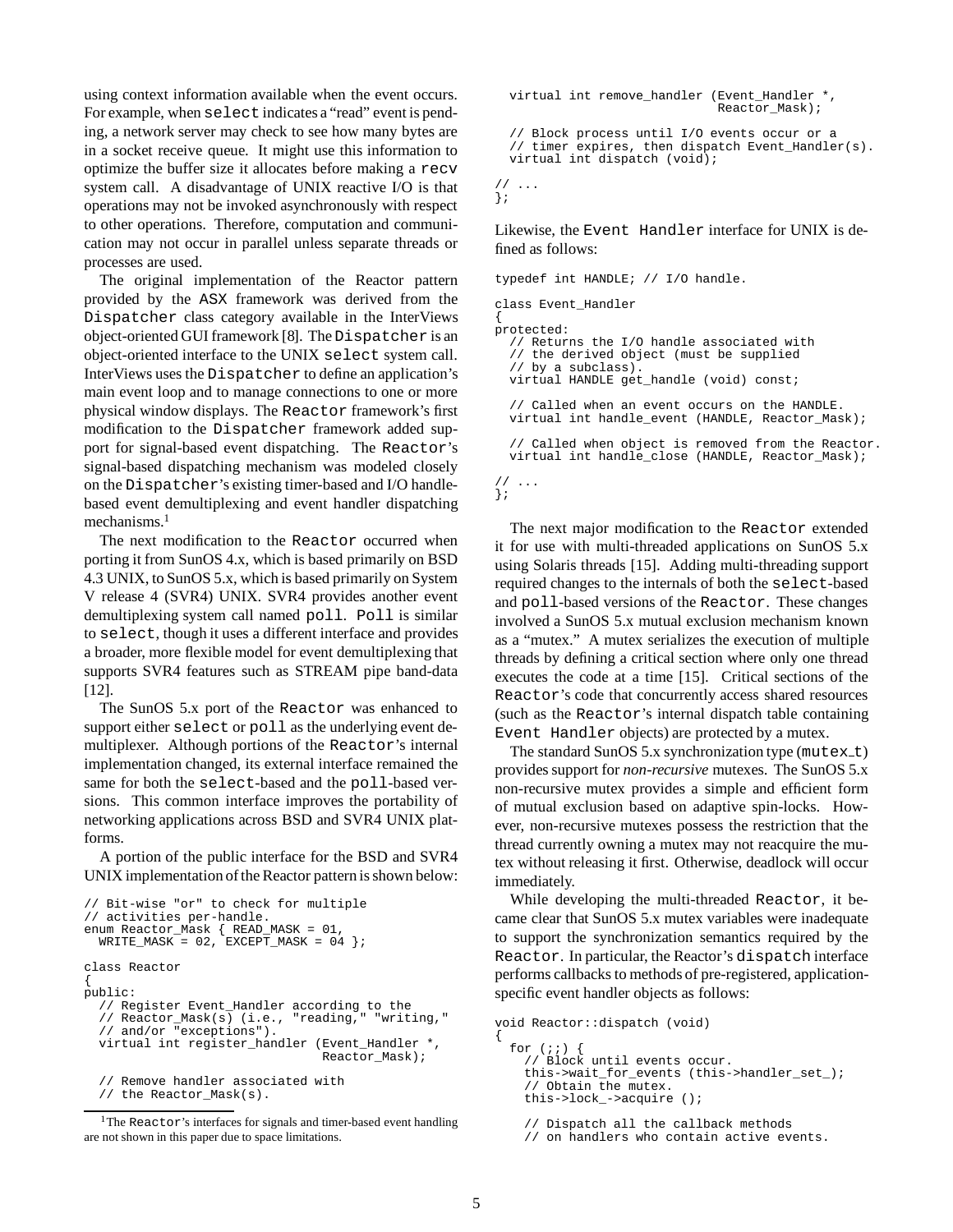```
foreach handler : h in this->handler_set_
    if (h->handle_event (handler, mask) == FAIL)
      // Cleanup on failure.
      h->handle_close (handler);
  // Release the mutex.
  this->lock_->release ();
}
```
}

Callback methods (such as handle event and handle close) defined by Event Handler subclass objects may subsequently re-enter the Reactor object by calling its register handler and remove handler methods as follows:

```
// Global per-process instance of the Reactor.
extern Reactor reactor;
// Application-specific method called
// back by the Reactor.
int Acceptor::handle_event (HANDLE handle,
                            Reactor_Mask)
{
 Concrete_Event_Handler *new_handler =
    new Concrete_Event_Handler;
  *new handler = this->accept (handle);
  // Re-enter the Reactor object.
  reactor.register_handler (new_handler,
                            READ_MASK);
  // ...
}
```
In the code fragment shown above, non-recursive mutexes will result in deadlock since (1) the mutex within the Reactor's dispatch method is locked throughout the callback and (2) the Reactor's register handler method acquires the same mutex.

One solution to this problem involved recoding the Reactor to release its mutex lock before invoking callbacks to application-specific Event Handler methods. However, this solution was tedious and error-prone. It also increased synchronization overhead by repeatedly releasing and reacquiring mutex locks. A more elegant and efficient solution used *recursive* mutexes to prevent deadlock and to avoid modifying the Reactor's concurrency control scheme. A recursive mutex allows calls to its acquire method to be nested as long as the thread that owns the lock is the one attempting to re-acquire it.

The current implementation of the UNIX-based Reactor pattern is about 2,400 lines of C++ code (not including comments or extraneous whitespace). This implementation is portable between both BSD and System V UNIX platforms.

#### **3.3.2 Implementing the Acceptor Pattern on UNIX**

To illustrate the Reactor and Acceptor patterns, consider the event-driven server logging daemon for a distributed logging service shown in Figure 5. Client applications use this service to log information (such as error notifications, debugging traces, and status updates) in a distributed environment. In this service, logging records are sent to a central logging server. The logging server outputs the logging records to a



Figure 5: The Distributed Logging Service

console, a printer, a file, or a network management database, etc.

In the architecture of the distributed logging service, the logging server shown in Figure 5 handles logging records and connection requests sent by clients. These records and requests may arrive concurrently on multiple I/O handles. An I/O handle identifies a resource control block managed by the operating system. $^{2}$ 

The logging server listens on one I/O handle for new connection requests to arrive from clients. In addition, a separate I/O handle is associated with each connected client. Input from multiple clients may arrive concurrently. Therefore, a single-threaded server must not block indefinitely reading from any individual I/O handle. A blocking read on one handle will delay the response time for clients connected on other handles.

A highly modular and extensible way to design the server logging daemon is to combine the Reactor and Acceptor patterns. Together, these patterns decouple (1) the application-independent mechanisms that demultiplex and dispatch pre-registered Event Handler objects from (2) the application-specific connection establishment and logging record transfer functionality performed by methods in these objects.

Within the server logging daemon, two subclasses of the Event Handler base class (Logging Handler and Logging Acceptor) perform the actions required to process the different types of events arriving on different I/O handles. The Logging Handler is responsible for receiving and processing logging records transmitted from a client. Likewise, the Logging Acceptor event handler is a factory that is responsible for accepting a new connec-

 $2$ Different operating systems use different terms for I/O handles. For example, UNIX programmers typically refer to these as *file descriptors*, whereas Windows programmers typically refer to them as *I/O HANDLEs*. In both cases, the underlying concepts are the same: the descriptor/handle is an opaque reference to a resource controlled by the OS.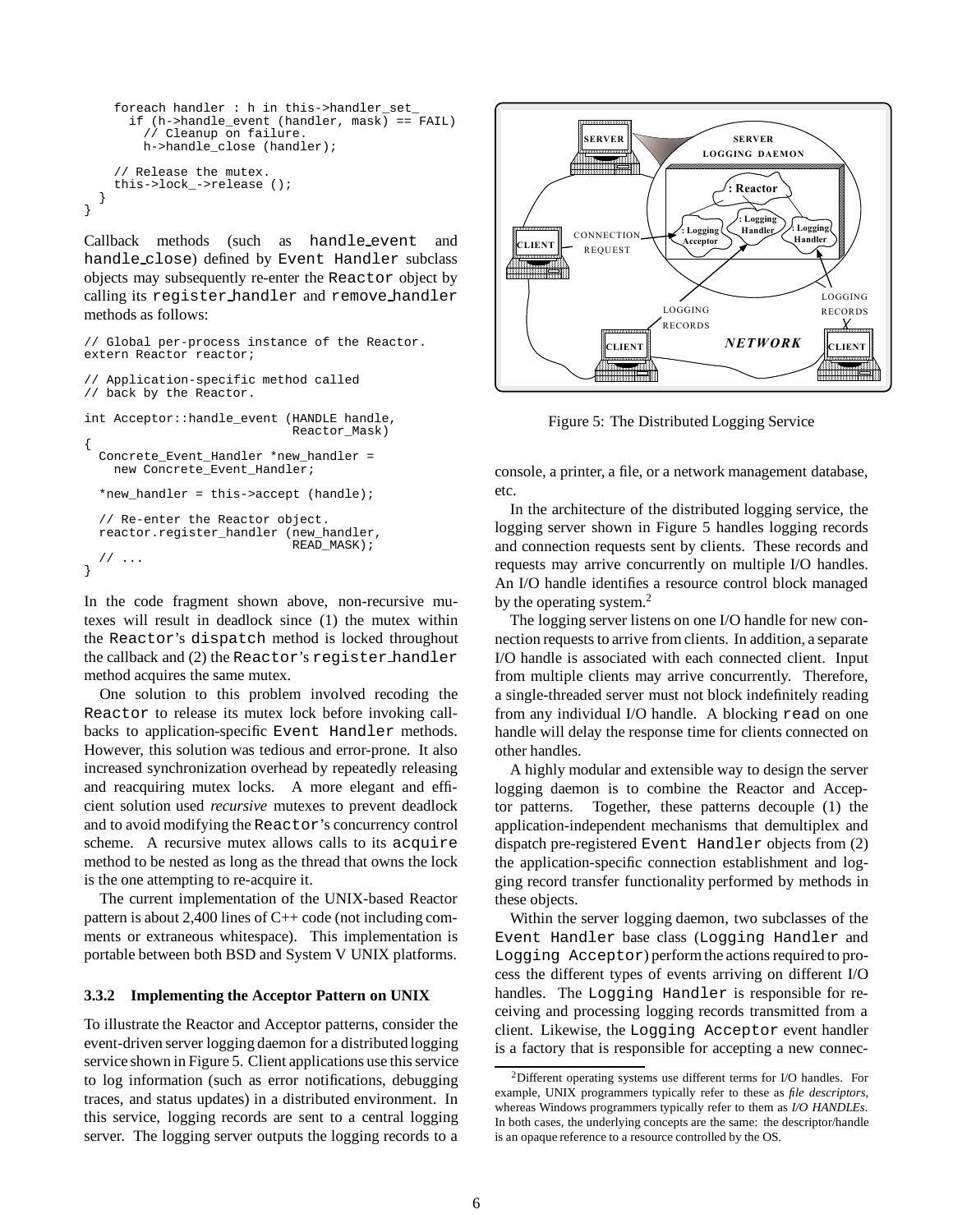tion request from a client, dynamically allocating a new Logging Handler to handle logging records from this client, and registering the new handler with an instance of the Reactor.

The following code illustrates an implementation the server logging daemon based upon the Reactor and Acceptor patterns. An instance of the Logging Handler template class performs I/O between the server logging daemon and a client. As shown in the code below, the Logging Handler class inherits from Event Handler. Inheriting from Event Handler enables a Logging Handler object to be registered with the Reactor. This inheritance also allows a Logging Handler object's handle event method to be dispatched automatically by a Reactor object to process logging records when they arrive from clients. The Logging Handler class contains an instance of the template parameter PEER STREAM. The PEER STREAM class provides reliable TCP capabilities that transfer logging records between an application and the server. The use of templates avoids dependencies on a particular IPC interface (such as BSD sockets or System V TLI).

```
template <class PEER_STREAM>
class Logging_Handler : public Event_Handler
{
public:
  // Callback method that handles the reception
  // of logging transmissions from remote clients.
  // Two recv()'s are used to maintain framing
  // across a TCP bytestream.
 virtual int handle_event (HANDLE,
                            Reactor_Mask) {
    long len;
    // Determine logging record length.
    long n =
      this->peer_stream_.recv (&len, sizeof len);
    if (n <= 0) return n;
    else {
      Log_Record log_record;
      // Convert from network to host byte-order.
      len = ntohl (len);
      // Read remaining data in record.
      this->peer_stream_.recv (&log_record, len);
      // Format and print the logging record.
      log_record.decode_and_print ();
      return 0;
    }
  }
  // Retrieve the I/O handle (called by Reactor
  // when Logging_Handler object is registered).
  virtual HANDLE get_handle (void) const {
    return this->peer_stream_.get_handle ();
  }
  // Close down the I/O handle and delete the
  // object when a client closes the connection.
  virtual int handle_close (HANDLE,
                            Reactor_Mask) {
    delete this;
    return 0;
  }
```

```
private:
```

```
// Private ensures dynamic allocation.
```

```
˜Logging_Handler (void) {
   this->peer_stream_.close ();
 }
   // C++ wrapper for data transfer.
  PEER_STREAM peer_stream_;
};
```

```
The Logging Acceptor template class is shown in
the C++ code below. It is a factory that performs the
steps necessary to (1) accept connection requests from client
logging daemons and (2) create SVC HANDLER objects
that perform an application-specific service on behalf of
clients. In this particular implementation of the Acceptor
pattern the Logging Acceptor object and the Logging
Handler objects it creates run within the same thread of
control. Logging record processing is driven reactively by
method callbacks triggered by the Reactor.
```
The Logging Acceptor subclass inherits from the Event Handler class. Inheriting from the Event Handler class enables an Logging Acceptor object to be registered with the Reactor. The Reactor subsequently dispatches the Logging Acceptor object's handle event method. This method then invokes the accept method of the SOCK Acceptor, which accepts a new client connection. The Logging Acceptor class also contains an instance of the template parameter PEER ACCEPTOR. The PEER ACCEPTOR class is a factory that listens for connection requests on a well-known communication port and accepts client connections when they arrive on that port:

```
// Global per-process instance of the Reactor.
extern Reactor reactor;
// Handles connection requests
// from a remote client.
template <class SVC_HANDLER,
          class PEER_ACCEPTOR,
          class PEER_ADDR>
class Logging_Acceptor : public Event_Handler
{
public:
  // Initialize the Logging_Acceptor endpoint.
 Logging_Acceptor (PEER_ADDR &a)
    : peer_acceptor_ (a) {}
  // Callback method that accepts a new connection,
  // creates a new SVC_HANDLER object to perform
  // I/O with the client connection, and registers
  // the object with the Reactor.
 virtual int handle_event (HANDLE,
                            Reactor_Mask) {
    SVC_HANDLER *handler = new SVC_HANDLER;
    this->peer_acceptor_.accept (*handler);
   reactor.register_handler (handler,
                              READ_MASK);
   return 0;
 }
  // Retrieve the I/O handle (called by Reactor
  // when a Logging_Acceptor registered).
 virtual HANDLE get_handle (void) const {
    return this->peer_acceptor_.get_handle ();
  }
```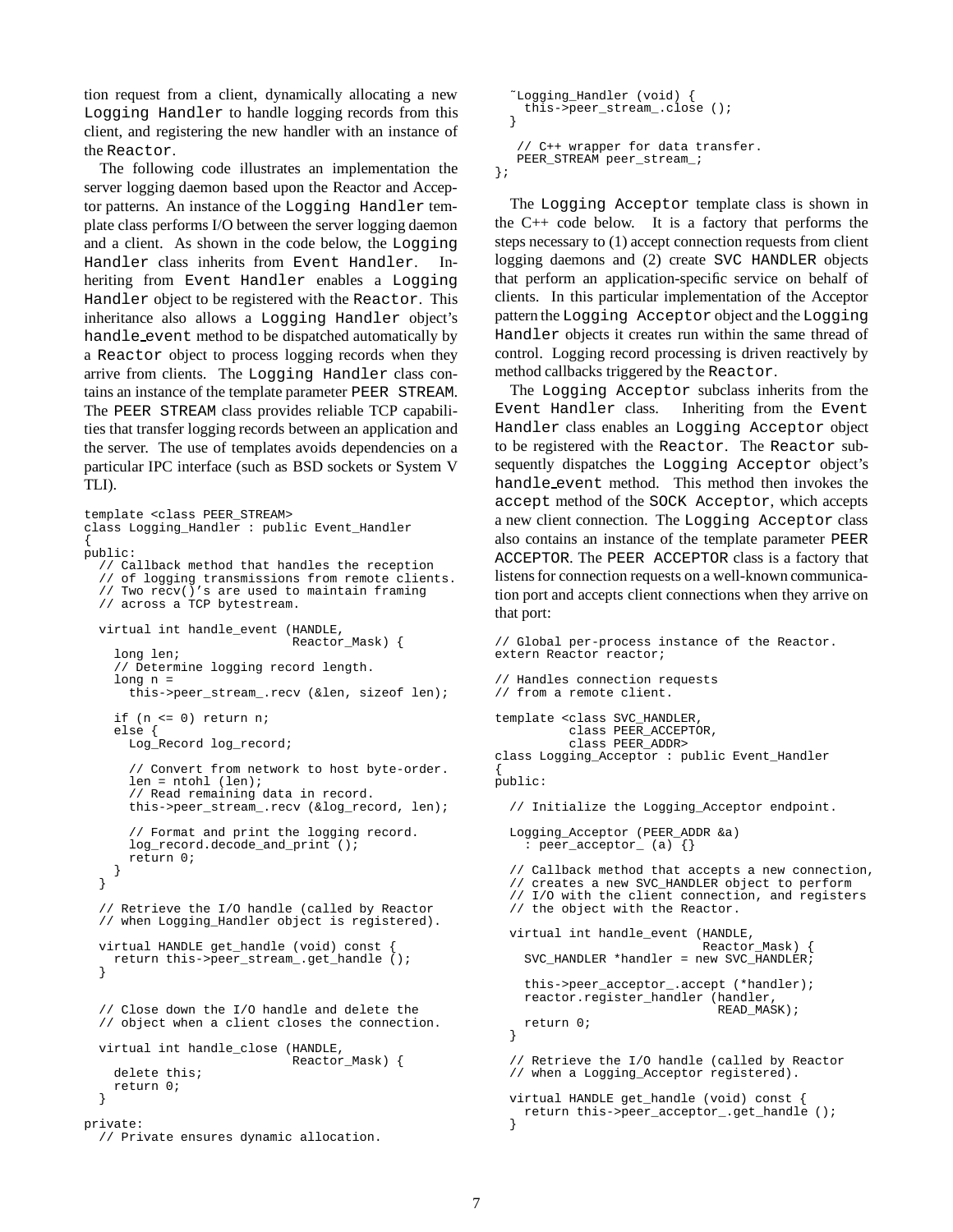|                                                              |                                              | Logging<br>Server                                               |  | la :<br>Logging Acceptor Logging Handler             | $lh$ : |                            | reactor:<br>Reactor |
|--------------------------------------------------------------|----------------------------------------------|-----------------------------------------------------------------|--|------------------------------------------------------|--------|----------------------------|---------------------|
| <b>INITIALIZATION</b><br>CONNECTION<br><b>EVENT HANDLING</b> | PHASE<br>PHASE<br><b>ACCEPTANCE</b><br>PHASE | <b>INITIALIZE</b>                                               |  | Reactor::Reactor()                                   |        |                            |                     |
|                                                              |                                              | <b>REGISTER HANDLER</b>                                         |  | register handler(la)                                 |        |                            |                     |
|                                                              |                                              | <b>EXTRACT HANDLE</b>                                           |  | get_handle()                                         |        |                            |                     |
|                                                              |                                              | <b>START EVENT LOOP</b>                                         |  | dispatch()                                           |        |                            |                     |
|                                                              |                                              | <b>FOREACH EVENT DO</b>                                         |  |                                                      |        | select()<br>handle event() |                     |
|                                                              |                                              | <b>CONNECTION EVENT</b>                                         |  |                                                      |        |                            |                     |
|                                                              |                                              | <b>CREATE HANDLER</b><br><b>AND ACCEPT</b><br><b>CONNECTION</b> |  | $lh = new Logging$ Handler;<br>$l$ a.accept $(*lh);$ |        |                            |                     |
|                                                              |                                              | <b>REGISTER HANDLER</b>                                         |  | $lh$ ->open $(la)$ ;                                 |        | register handler(lh)       |                     |
|                                                              |                                              | FOR CLIENT I/O                                                  |  |                                                      |        | get handle()               |                     |
|                                                              |                                              | <b>EXTRACT HANDLE</b>                                           |  |                                                      |        | handle event()             |                     |
|                                                              |                                              | <b>DATA EVENT</b>                                               |  |                                                      |        |                            |                     |
|                                                              |                                              | <b>PROCESS RECORD</b>                                           |  |                                                      |        |                            | print()             |
|                                                              |                                              | <b>CLIENT SHUTDOWN</b>                                          |  | handle close()                                       |        | handle close()             |                     |
|                                                              |                                              | <b>SERVER SHUTDOWN</b>                                          |  |                                                      |        |                            |                     |

Figure 6: Server Logging Daemon Interaction Diagram

```
// Close down the I/O handle when the
  // Logging_Acceptor is shut down.
  virtual int handle_close (HANDLE,
                            Reactor_Mask) {
    return this->peer_acceptor_.close ();
  }
private:
  // Factory that accepts client connections.
  PEER_ACCEPTOR peer_acceptor_;
};
```
The C++ code shown below illustrates the main entry point into the server logging daemon. This code creates a Reactor object and an Logging Acceptor object and registers the Logging Acceptor with the Reactor. Note that the Logging Acceptor template is instantiated with the LOGGING HANDLER class, which performs the distributed logging service on behalf of clients. Next, the main program calls dispatch and enters the Reactor's eventloop. The dispatch method continuously handles connection requests and logging records that arrive from clients.

The interaction diagram shown in Figure 6 illustrates the collaboration between the various objects in the server logging daemon at run-time. Note that once the Reactor object is initialized, it becomes the primary focus of the control flow within the server logging daemon. All subsequent activity is triggered by callback methods on the event handlers controlled by the Reactor.

```
// Global per-process instance of the Reactor.
Reactor reactor;
```

```
// Server port number.
const unsigned int PORT = 10000;
// Instantiate the Logging_Handler template.
typedef Logging_Handler <SOCK_Stream>
        LOGGING_HANDLER;
// Instantiate the Logging_Acceptor template.
typedef Logging_Acceptor<LOGGING_HANDLER,
                         SOCK_Acceptor,
                         INET_Addr>
        LOGGING_ACCEPTOR;
```

```
main (void)
{
  // Logging server address and port number.
  INET_Addr addr (PORT);
  // Initialize logging server endpoint.
 LOGGING_ACCEPTOR acceptor (addr);
 reactor.register_handler (&acceptor,
                            READ_MASK);
  // Main event loop that handles client
  // logging records and connection requests.
  reactor.dispatch ();
  /* NOTREACHED */
 return 0;
}
```
int

The C++ code example shown above uses templates to decouple the reliance on the particular type of IPC interface used for connection establishment and communication. The SOCK Stream, SOCK Acceptor and INET Addr classes used in the template instantiations are part of the SOCK SAP C++ wrapper library [16]. SOCK SAP encapsulates the SOCK STREAM semantics of the socket transport layer interface within a type-secure, object-oriented interface. SOCK STREAM sockets support the reliable transfer of bytestream data between two processes, which may run on the same or on different host machines in a network [12].

By using templates, it is straightforward to instantiate a different network programming interface (such as the TLI SAP C++ wrappers that encapsulate the System V UNIX TLI interface) [17]. Templates trade additional compile-time and link-time overhead for improved run-time efficiency. Note that a similar degree of decoupling also could be achieved via inheritance and dynamic binding by using the Abstract Factory or Factory Method patterns described in [1].

### **3.4 Evolving the Design Patterns to Windows NT**

This section describes the Windows NT implementation of the Reactor and Acceptor design patterns performed at Ericsson in Cypress, California. Initially, we attempted to evolve the Reactor implementation described in Section 3.3.1 from UNIX to Windows NT using the select function in the Windows Sockets (WinSock) library.<sup>3</sup> This approach failed because the WinSock version of select does not interoperate with standard Win32 $4$  I/O HANDLEs. Our applications required the use of Win32 I/O HANDLEs to support network protocols (such as Microsoft's NetBIOS Extended User Interface (NetBEUI)) that are not supported by WinSock version 1.1. Next, we tried to reimplement the Reactor interface using the Win32 API system call WaitForMultipleObjects. The goal was to maintain

 $3$ WinSock is a Windows-oriented transport layer programming interface based on the BSD socket paradigm.

<sup>4</sup>Win32 is the 32-bit Windows subsystem of the Windows NT operating system.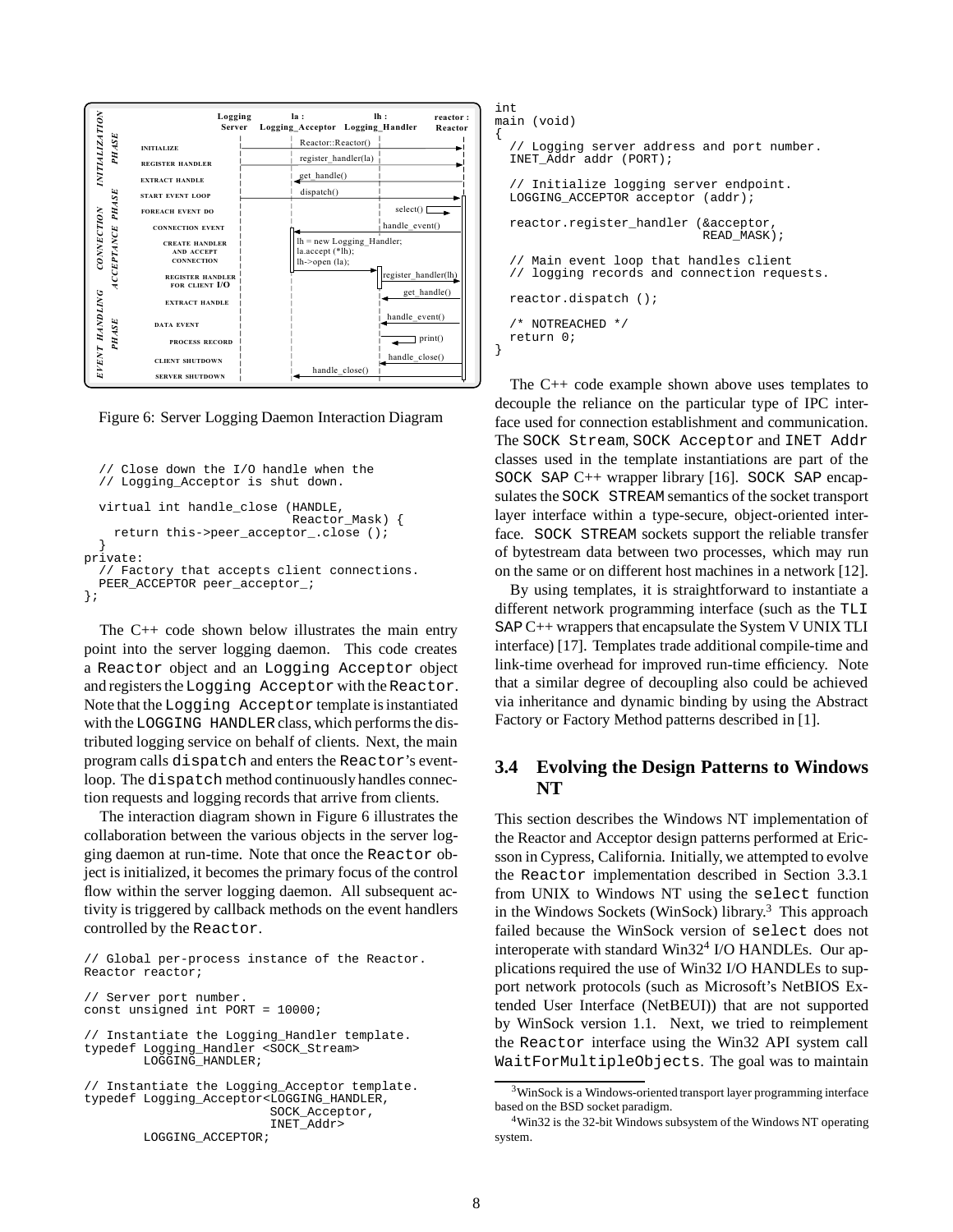the original UNIX interface, but transparently supply a different implementation.

Transparent reimplementation failed due to fundamental differences in the proactive vs. reactive I/O semantics on Windows NT and UNIX outlined in Section 3. We initially considered circumventing these differences by asynchronously initiating a 0-sized ReadFile request on an overlapped I/O HANDLE. Overlapped I/O is an Win32 mechanism that supports asynchronous input and output. An overlapped event signals an application when data arrives, allowing ReadFile to receive the data synchronously. Unfortunately, this solution doubled the number of system calls for every input operation, creating unacceptable performance overhead. In addition, this approach did not adequately emulate the reactive output semantics provided by the UNIX event demultiplexing and I/O mechanisms.

It became clear that directly reusing class method interfaces, attributes, detailed designs, or algorithms was not feasible. Instead, we needed to elevate the level of abstraction for reuse to the level of design patterns. Regardless of the underlying OS event demultiplexing I/O semantics, the Reactor and Acceptor patterns are applicable for event-driven communication software that must provide different types services that are triggered simultaneously by different types of events. Therefore, although OS platform differences precluded direct reuse of implementations or interfaces, the design knowledge we had invested in learning and documenting the Reactor and Acceptor patterns *was* reusable.

The remainder of this section describes the modifications we made to the implementations of the Reactor and Acceptor design patterns in order to port them to Windows NT.

#### **3.4.1 Implementing the Reactor Pattern on Windows NT**

Windows NT provides proactive I/O semantics that are typically used in the following manner. First, an application creates a HANDLE that corresponds to an I/O channel for the type of networking mechanism being used (such as named pipes or sockets). The overlapped I/O attribute is specified to the HANDLE creation system call (WinSock sockets are created for overlapped I/O by default). Next, an application creates a HANDLE to a Win32 event object and uses this event object HANDLE to initialize an overlapped I/O structure. The HANDLE to the I/O channel and the overlapped I/O structure are then passed to the WriteFile or ReadFile system calls to initiate a send or receive operation, respectively. The initiated operation proceeds asynchronously and does not block the caller. When the operation completes, the event object specified inside the overlapped I/O structure is set to the "signaled" state. Subsequently, Win32 demultiplexing system calls (such as WaitForSingleObject or WaitForMultipleObjects) may be used to detect the signaled state of the Win32 event object. These calls indicate when an outstanding asynchronous operation has completed.

The Win32 WaitForMultipleObjects system call is functionally similar to the UNIX select and poll system calls. It blocks on an array of HANDLEs waiting for one or more of them to signal. Unlike the two UNIX system calls (which wait only for I/O handles), WaitForMultipleObjects is a general purpose routine that may be used to wait for any type of Win32 object (such as a thread, process, synchronization object, I/O handle, named pipe, socket, or timer). It may be programmed to return to its caller either when any one of the HANDLEs becomes signaled or when all of the HANDLEs become signaled. WaitForMultipleObjectsreturns the index location in the HANDLE array of the lowest signaled HANDLE.

Windows NT proactive I/O has both advantages and disadvantages. One advantage over UNIX is that Windows NT WaitForMultipleObjects provides the flexibility to synchronize on a wide range Win32 objects. Another advantage is that overlapped I/O may improve performance by allowing I/O operations to execute asynchronously with respect to other computation performed by applications or the OS. In contrast, the reactive I/O semantics offered by UNIX do not support asynchronous I/O directly (threads may be used instead).

On the other hand, designing and implementing the Reactor pattern using proactive I/O on Windows NT turned out to be more difficult than using reactive I/O on UNIX. Several characteristics of WaitForMultipleObjects significantly complicated the implementation of the Windows NT version of the Reactor pattern:

- 1. Applications that must synchronize simultaneous send and receive operations on the same I/O channel are more complicated to program on Windows NT. For example, to distinguish the completion of a WriteFile operation from a ReadFile operation, separate overlapped I/O structures and Win32 event objects must be allocated for input and output. Furthermore, two elements in the WaitForMultipleObjects HANDLE array (which is currently limited to a rather small maximum of 64 HANDLEs) are consumed by the separate event object HANDLEs dedicated to the sender and the receiver.
- 2. Each Win32 WaitForMultipleObjects call only returns notification on a single HANDLE. Therefore, to achieve the same behavior as the UNIX select and poll system calls (which return a set of activated I/O handles), multipleWaitForMultipleObjects must be performed. In addition, the semantics of WaitForMultipleObjects do not result in a fair distribution of notifications. In particular, the lowest signaled HANDLE in the array is always returned, regardless of how long other HANDLEs further back in the array may have been pending.

The implementation techniques required to deal with these characteristics of Windows NT were rather complicated. Therefore, we modified the NT Reactor by creating a Handler Repository class that shields the Reactor from this complexity. This class stores Event Handler objects that registered with a Reactor.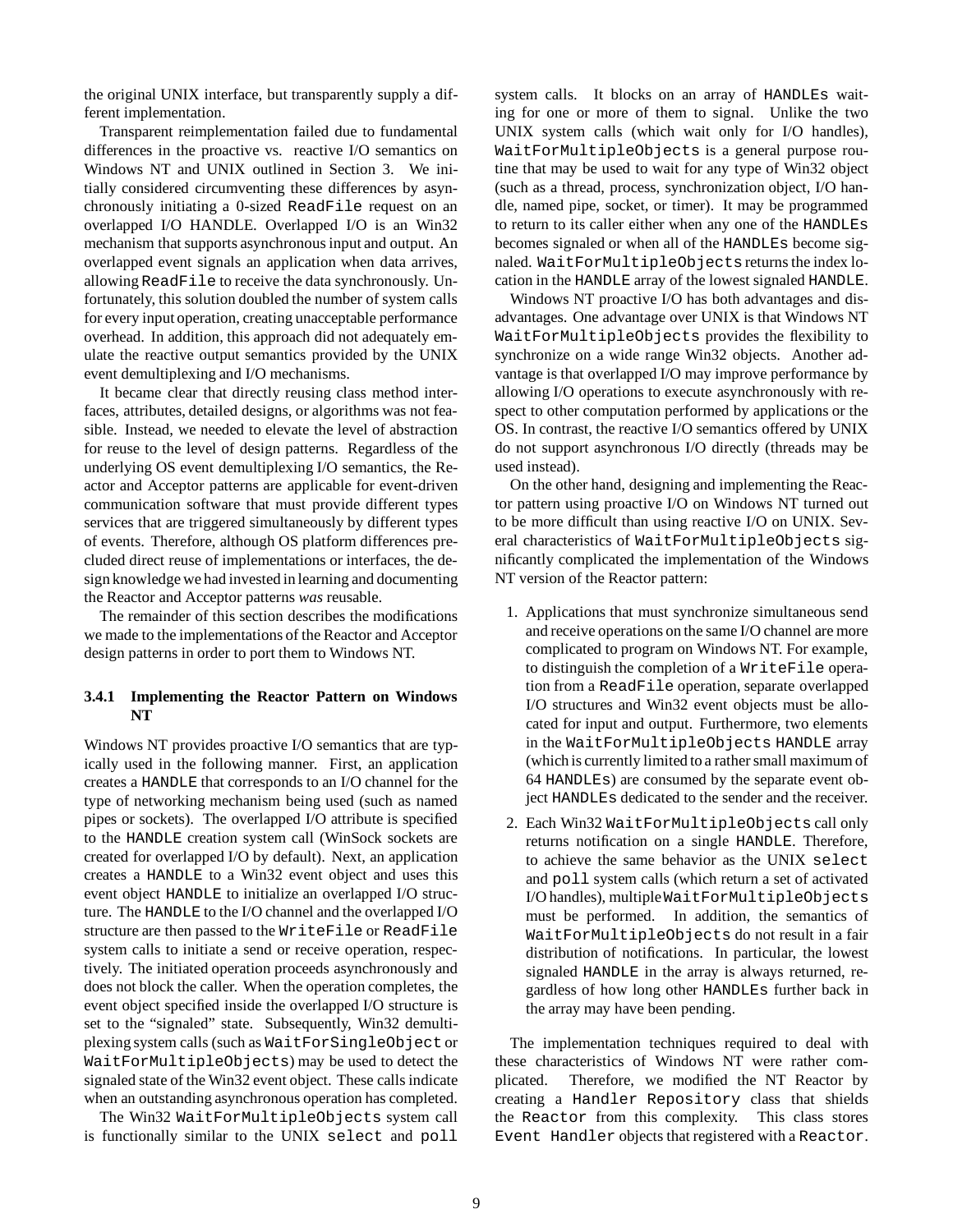This container class implements standard operations for inserting, deleting, suspending, and resuming Event Handlers. Each Reactor object contains a Handler Repository object in its private data portion. A Handler Repository maintains the array of HANDLEs passed to WaitForMultipleObjects and it also provides methods for inserting, retrieving, and "re-prioritizing" the HANDLE array. Re-prioritization alleviates the inherent unfairness in the way that the Windows NT WaitForMultipleObjects system call notifies applications when HANDLEs become signaled.

The Handler Repository's re-prioritization method is invoked by specifying the index of the HANDLE which has signaled and been dispatched by the Reactor. The method's algorithm moves the signaled HANDLE toward the end of the HANDLE array. This allows signaled HANDLEs that are further back in the array to be returned by subsequent calls to WaitForMultipleObjects. Over time, HANDLEs that signal frequently migrate to the end of the HANDLE array. Likewise, HANDLEs that signal infrequently migrate to the front of the HANDLE array. This algorithm ensures a reasonably fair distribution of HANDLE dispatching.

The implementation techniques described in the previous paragraph did not affect the external interface of the Reactor. Unfortunately, certain aspects of Windows NT proactive I/O semantics, coupled with the desire to fully utilize the flexibility of WaitForMultipleObjects, forced visible changes to the Reactor's external interface. In particular, Windows NT overlapped I/O operations must be initiated *immediately*. Therefore, it was necessary for the Windows NT Event Handler interface to distinguishbetween I/O HANDLEs and synchronization object HANDLEs, as well as to supply additional information (such as message buffers and event HANDLEs) to the Reactor. In contrast, the UNIX version of the Reactor does not require this information immediately. Therefore, it may wait until it is *possible* to perform an operation, at which point additional information may be available to help optimize program behavior.

The following modifications to the Reactor were required to support Windows NT I/O semantics. The Reactor Mask enumeration was modified to include a new SYNC MASK value to allow the registration of an Event Handler that is dispatched when a general Win32 synchronization object signals. The send method was added to the Reactor class to proactively initiate output operations on behalf of an Event Handler.

```
// Bit-wise "or" to check for
// multiple activities per-handle.
enum Reactor_Mask { READ_MASK = 01,
  WRITE\_MASK = 02, SYNCMASK = 04class Reactor
{
public:
  // Same as UNIX Reactor...
  // Initiate an asynchronous send operation.
  virtual int send (Event_Handler *
                    const Message_Block *);
```
// ... };

};

Likewise, the Event Handler interface for Windows NT was also modified as follows:

```
class Event_Handler
{
protected:
  // Returns the Win32 I/O HANDLE associated
  // with the derived object (must be
  // supplied by a subclass).
 virtual HANDLE get_handle (void) const;
  // Allocates a message for the Reactor.
 virtual Message_Block *get_message (void);
  // Called when event occurs.
 virtual int handle_event (Message_Block *,
                            Reactor_Mask);
 // Called when object is removed from Reactor.
 virtual int handle_close (Message_Block *,
                            Reactor_Mask);
// Same as UNIX Event_Handler...
```
When a derived Event Handler is registered for input with the Reactor an overlapped input operation is immediately initiated on its behalf. This requires the Reactor to request the derived Event Handler for an I/O mechanism HANDLE, destination buffer, and a Win32 event object HANDLE for synchronization. A derived Event Handler returns the I/O mechanism HANDLE via its get handle method and returns the destination buffer location and length information via the Message Block abstraction described in [4].

The current implementation of the Windows NT-based Reactor pattern is about 2,600 lines C++ code (not including comments or extraneous whitespace). This code is several hundred lines longer than the UNIX version. The additional code primarily ensures the fairness of WaitForMultipleObjects event demultiplexing, as discussed above. Although Windows NT event demultiplexing is more complex than UNIX, the behavior of Win32 mutex objects eliminated the need for the separate Mutex interface with recursive-mutex semantics discussed in Section 3.3.1. Under Win32, a thread will not be blocked if it attempts acquire a mutex specifying the HANDLE to a mutex that it already owns. However, to release its ownership, the thread must release a Win32 mutex once for each time that the mutex was acquired.

#### **3.4.2 Implementing the Acceptor Pattern on Windows NT**

The following example  $C++$  code illustrates an implementation of the Acceptor pattern based on the Windows NT version of the Reactor pattern.

```
template <class PEER_STREAM>
class Logging_Handler : public Event_Handler
{
public:
  // Callback method that handles the reception
```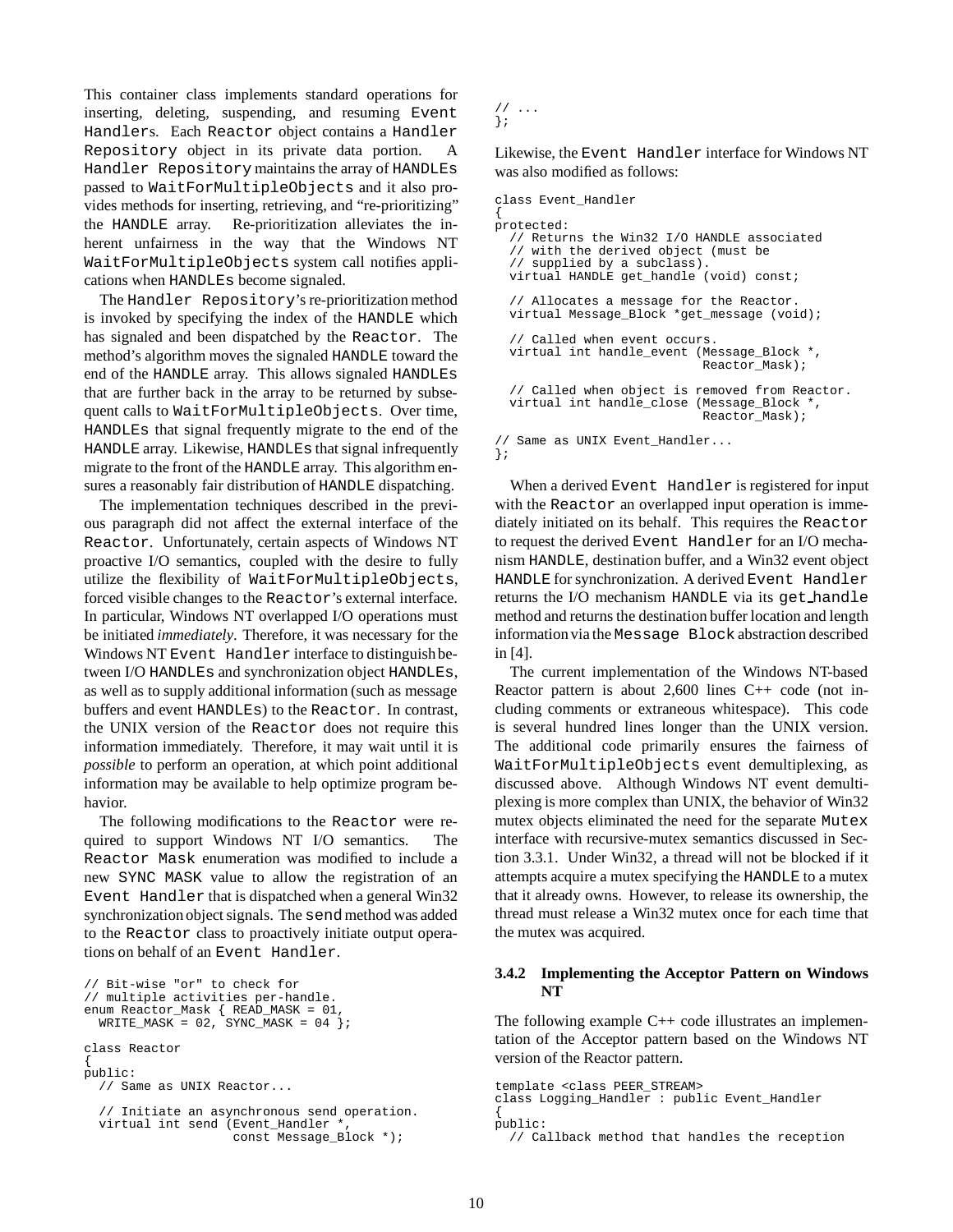```
// of logging transmissions from remote clients.
  // The Message_Block object stores a message
  // received from a client.
  virtual int handle_event (Message_Block *msg,
                            Reactor_Mask) {
    Log_Record *log_record
      = (Log_Record *) msg->get_rd_ptr ();
    // Format and print logging record.
    log_record.format_and_print ();
    delete msg;
   return 0;
  }
  // Retrieve the I/O HANDLE (called by Reactor
  // when a Logging_Handler object is registered).
  virtual HANDLE get_handle (void) const {
   return this->peer_stream_.get_handle ();
  }
  // Return a dynamically allocated buffer
  // to store an incoming logging message.
 virtual Message_Block *get_message (void) {
    return
      new Message_Block (sizeof (Log_Record));
  }
  // Close down I/O handle and delete object
  // when a client closes connection.
 virtual int handle_close (Message_Block *msg,
                            Reactor_Mask) {
    delete msg;
    delete this;
    return 0;
  }
private:
  // Private ensures dynamic allocation.
  ˜Logging_Handler (void) {
    this->peer_stream_.close ();
  }
  // C++ wrapper for data transfer.
 PEER_STREAM peer_stream_;
```
The Logging Acceptor class is essentially the same as the one illustrated earlier. Likewise, the interaction diagram that describes the collaboration between objects in the server logging daemon is similar to the one shown in Figure 6. In addition, the application is the same server logging daemon presented above. As shown below, the primary difference is that Win32 Named Pipe  $C++$  wrappers are used in the main program instead of the SOCK SAP socket C++ wrappers:

}

```
// Global per-process instance of the Reactor.
Reactor reactor;
// Server endpoint.
const char ENDPOINT[] = "logger";
// Instantiate the Logging_Handler template.
typedef Logging_Handler <NPipe_IO>
       LOGGING_HANDLER;
// Instantiate the Logging_Acceptor template.
typedef Logging_Acceptor<LOGGING_HANDLER,
                         NPipe_Acceptor,
                         Local_Pipe_Name>
        LOGGING_ACCEPTOR;
int
main (void)
{
```

```
// Logging server address.
 Local_Pipe_Name addr (ENDPOINT);
  // Initialize logging server endpoint.
 LOGGING_ACCEPTOR acceptor (addr);
 reactor.register_handler (&acceptor,
                            SYNC_MASK);
 // Arm the proactive I/O handler.
 acceptor.initiate ();
  // Main event loop that handles client
 // logging records and connection requests.
 reactor.dispatch ();
  /* NOTREACHED */
 return 0;
}
```
The Named Pipe Acceptor object (acceptor) is registered with the Reactor to handle asynchronous connection establishment. Due to the semantics of Windows NT proactive I/O, the acceptor object must explicitly initiate the acceptance of a Named Pipe connection via an initiate method. Each time a connection acceptance is completed, the Reactor dispatches the handle event method of the Named Pipe version of the Acceptor pattern to create a new Svc Handler that will receive logging records from the client. The Reactor will also initiate the next connection acceptance sequence asynchronously.

## **4 Lessons Learned**

Our group at Ericsson has been developing object-oriented frameworks based on design patterns for the past two years [7]. During this time, we have learned many lessons, both positiveand negative, about using design patterns as the basis for our system design, implementation, and documentation. This section discusses the lessons we have learned and outlines workarounds for problems we encountered when using design patterns in a production software environment.

### **4.1 Pros and Cons of Design Patterns**

Many of our experiences with patterns at Ericsson are similar to those observed on other projects using design patterns, such as the Motorola Iridium project [6]. Recognizing these common themes across different companies increased our confidence that our experiences with patterns generalize to other large-scale software projects. Note that many pros and cons of using design patterns are duals of each other, representing "two sides of the same coin."

 **Patterns are underspecified:** since they generally do not overconstrain implementations. This is beneficial since patterns permit flexible solutions that are customizable to account for application requirements and constraints imposed by the OS platform and network infrastructure.

On the other hand, developers and managers must recognize that learning a collection of patterns is no substitute for design and implementation skills. In fact, patterns often lead team members to think they know more about the solution to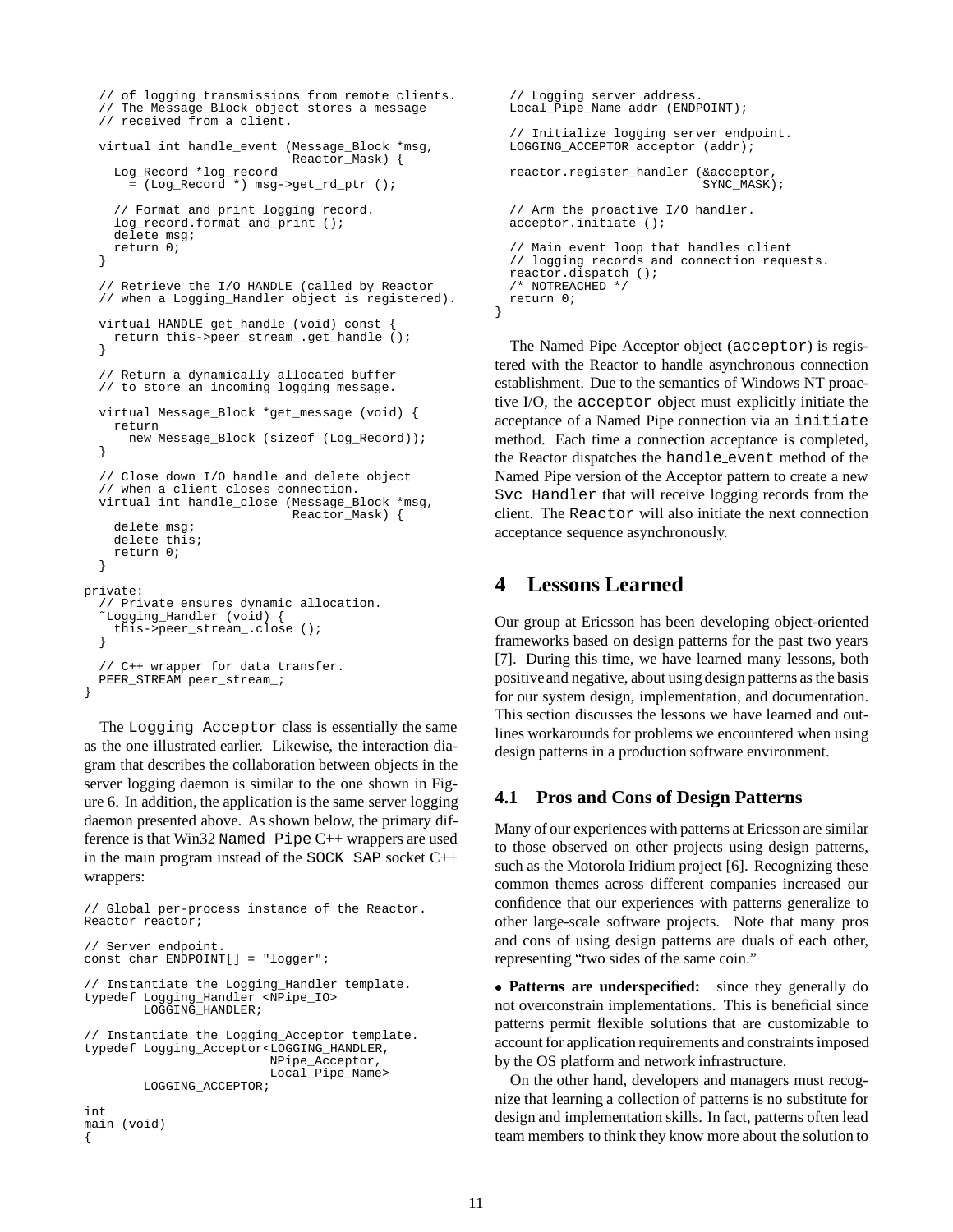a problem than they actually do. For example, recognizing the structure and participants in a pattern (such as the Reactor or Acceptor patterns) is only the first step. As we describe in Section 3, a major development effort may be required to fully realize the patterns correctly, efficiently, and portably.

 **Patterns enable widespread reuse of software architecture:** even if reuse of algorithms, implementations, interfaces, or detailed designs is not feasible. Recognizing the benefit of architectural reuse (which is inherently indirect), was crucial in the design evolutionwe presented in Section 3. Our task became much simpler after we recognized how to leverage off our prior development effort and reduce risk by reusing the Reactor and Acceptor patterns across UNIX and Windows NT.

It is important, however, to manage the expectations of developers and managers, who may have misconceptions about the fundamental contribution of design patterns to a project. In particular, at this point in time, software tools do not exist to automatically transform patterns into code. Neither do they guarantee flexible and efficient design and implementation. As always, there is no substitute for creativity and diligence on the part of developers.

 **Patterns capture knowledge that is implicitly understood:** we found that once developers are exposed to, and properly motivated by, design patterns they are eager to adopt the pattern nomenclature and concepts. This stems from the fact that patterns codify knowledge that is already understood intuitively. Therefore, once basic concepts, notations, and pattern template formats are mastered, it is straightforward to document and reason about many portions of a system's architecture and design using patterns.

A drawback to the intuitive nature of patterns is a phenomenon we termed *pattern overload.* In this situation, so many aspects of the project are expressed as patterns that the concept becomes diluted. This situation occurs when existing development practices are relabled as patterns without significantly improving them. Likewise, developers may spend their time recasting mundane concepts (such as binary search or building a linked list) into pattern form. Although this is intellectuallysatisfying, it becomes counter productive if it does not lead to software quality improvements.

 **Patterns help improve communication within and across software development teams:** since developers share a common vocabulary and a common conceptual gestalt. By learning the key recurring patterns in the communication software domain, developers at Ericsson elevated the level of discourse they used to communicate with colleagues. For example, once our team understood the Reactor and Acceptor patterns, they used them in other projects that were suited to these architectures.

The focus on design patterns has also helped us to move away from "programming language-centric" views of the object paradigm. This has been beneficial at Ericsson since it enabled experienced developers from different language communities (such as Lisp, Smalltalk, C++, C, and Erlang) to share design expertise of mutual interest.

As usual, however, restraint and a good sense of aesthetics is required to resist the temptation of elevating complex concepts and principles to the level of hyperbole. We noticed a tendency for some developers to adopt a tunnel vision where they would try to apply patterns that were inappropriate simply because they were familiar with the patterns. For example, the Reactor pattern may be an inefficient event demultiplexing model for a multi-processor platform since it serializes application concurrency at a fairly coarse-grained level.

 **Patterns promote a structured means of documenting software architectures:** by capturing capturing the structure and collaboration of participants in a software architecture at a higher level than source code. This abstraction process is beneficial since it captures the essential architectural interactions while suppressing unnecessary details.

One of our concerns with conventional pattern catalogs [1, 2], however, is that they are too abstract. We found that in many cases that overly abstract pattern descriptions made it difficult for developers to understand and apply a particular pattern to systems they were building.

### **4.2 Solutions and Workarounds**

Based on our experiences, we recommend the following solutions and workarounds to the various traps and pitfalls with patterns discussed above.

 **Expectation management:** many of the problems with patterns we discussed above are related to managing the expectations of development team members. As usual, patterns are no silver bullet that will magically absolve developers from having to wrestle with tough design and implementationissues. At Ericsson, we have worked hard to motivate the genuine benefits from patterns, without hyping them beyond their actual contribution.

 **Wide-spectrum pattern exemplars:** based on our experience using design patterns as a documentation tool, we believe that pattern catalogs should include more than just object model diagrams and structured prose. Hyper-text browsers, such as HTML and Windows Help Files, are particularly useful for creating compound documents that possess multiple levels of abstraction. Moreover, in our experience, it was particularly important to illustrate multiple implementations of a pattern. This helps to avoid tunnel vision and over-constrained solutions based upon a limited pattern vocabulary. The extended discussion in Section 3 is one example of a wide-spectrum exemplar using this approach. This example contains in-depth coverage of tradeoffs encountered in actual use.

 **Integrate patterns with object-oriented frameworks:** Ideally, examples in pattern catalogs [2, 1] should reference (or better yet, contain hyper-text links to) source code that comprises an actual object-oriented framework that illustrate the patterns. We have begun building such an environment